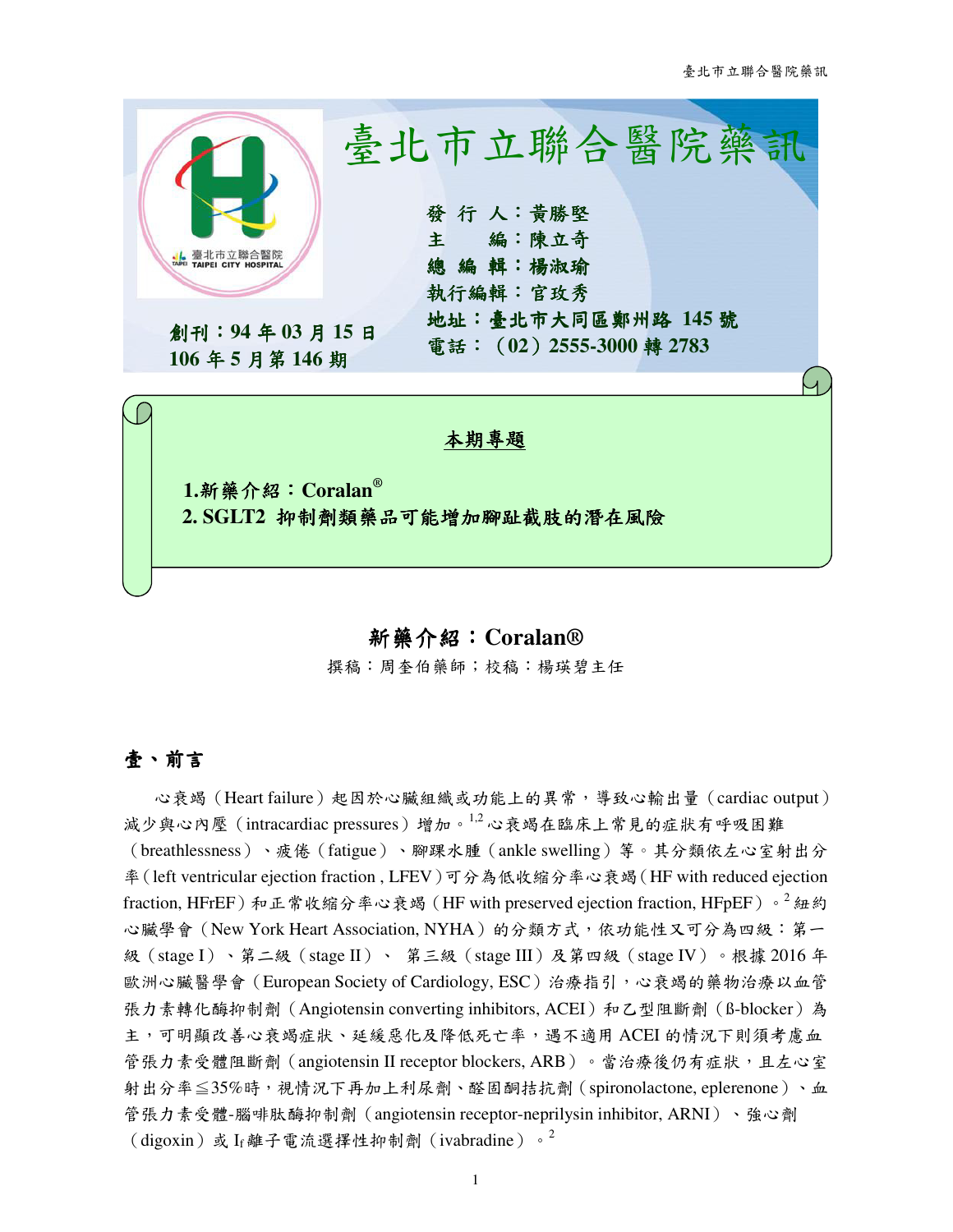## 貳、治療藥品簡介

本文所介紹的 Coralan®康立來膜衣錠為 ivabradine 之商品名,<sup>3</sup> 藥理機轉屬 If 離子電流選 擇性抑制劑,作用在過極化活化環核苷酸活化離子通道(Hyperpolarization-activated cyclic nucleotide-gated channels, HCN channel), 藉由干擾 If 電流的方式減緩竇房結節律,最終降低 心搏速率,但不影響心房心室內、房室間之傳導時間與心肌收縮。1

本藥於 2005 年由歐盟核准用於已使用乙型阻斷劑,但未達療效或不適用乙型阻斷劑,且 心搏速率大於每分鐘 70 下之病人。4 我國與美國則分別在 2013 和 2015 年核准上市,衛福部 核准適應症為:紐約心臟學會(NYHA)分級第二到第四級、收縮性功能不全、竇性心律且 每分鐘心跳速率大於 75 下的慢性心衰竭患者,可與標準療法併用(應含最大耐受劑量之乙型 阻斷劑),或用於對乙型阻斷劑為禁忌症時。3 我國核准上市之劑量為 5 mg 和 7.5 mg 之錠劑,  $5 \text{ mg}$  之劑量可剝半作為  $2.5 \text{ mg}$  使用。 $^3$ 

## 參、用法用量 3

建議起始劑量為一天兩次,一次 5 mg,隨餐服用。若治療兩周後靜態心跳每分鐘持續超 過60 下,可增加劑量至一天兩次,一次7.5 mg。若靜態心跳低於每分鐘50 下,或出現與心 跳緩慢相關的症狀 (如眩暈、疲倦或低血壓),可降低劑量至一天兩次,一次 2.5 mg。若心 跳介於每分鐘 50-60 下,則維持當前劑量。若治療期間靜態心跳每分鐘持續低於 50 下,或出 現與心跳緩慢相關的症狀,應向下調整到次一較低劑量,若出現於一天兩次,一次 2.5 mg 治 療劑量期間,則應停藥。

對於 75 歲以上之老年人, 起始劑量可考慮由一天兩次, 一次 2.5 mg 開始, 調整方式同上 所述。因缺乏安全性資料,故不建議用於18歲以下之兒童。

腎功能不全之患者,ClCr > 15 ml/min 的患者不須調整劑量;ClCr < 15 ml/min 的患者須謹 慎使用(無資料佐證)。肝功能不全之患者,輕度肝功能不全的患者不須調整劑量;中度肝 功能不全的患者須謹慎使用;重度肝功能不全的患者禁止使用。

### 肆、健保給付規定 5

1. 限符合下列各項條件之慢性心衰竭患者使用:

- (1)依紐約心臟協會(NYHA)衰竭功能分級為第二級或第三級。
- $(2)$ 心臟收縮性功能不全,且 Ejection Fraction≦35%。
- (3)竇性心率且每分鐘心跳速率≧75。
- (4)對使用β-blocker 為禁忌症或不耐受時。
- 2. 每日使用二次,每次用量限不超過一粒。

### 伍、藥物動力學

Ivabradine 口服後血中最高濃度出現在一小時 (空腹服用)和兩小後 (與食物併服),生 體可用率約 40%,食物會增加 20-40%的血中藥物濃度-時間曲線下面積(Area under curve,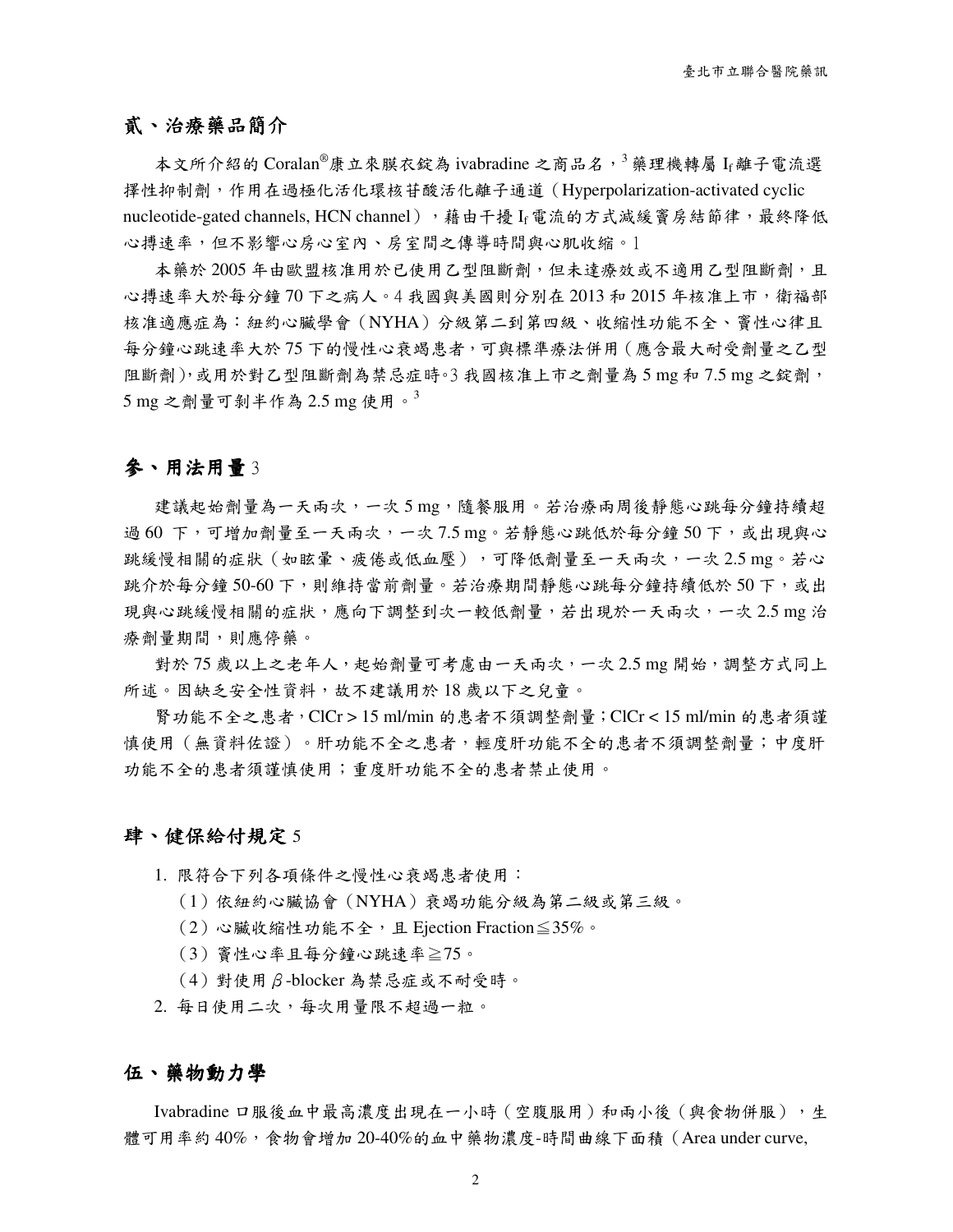$\mathrm{AUC}$ )。 $^6$  此藥經由 CYP3A4 代謝後產生一活性相當之代謝物 S18982,此活性代謝物亦經 CYP3A4 代謝。藥物血中濃度之半衰期約 2 小時,其療效之半衰期則為 6 小時,主要由尿液 排除。3<sup>,6</sup>

### 陸、副作用

常見不良反應為心跳緩慢(6%-10%)、高血壓(9%)、心房顫動(5%-8%)、光幻視 (phosphenes)(14.5%)、頭痛、視力模糊,6 其中光幻視的副作用在治療中或治療後會消 失。<sup>3,</sup>6 另外少見的副作用包含低血壓、血管神經性水腫、皮疹、紅斑等。

### 柒、藥物交互作用

Ivabradine 主要經由 CYP3A4 酵素代謝,因此 CYP3A4 酵素之抑制劑與誘導劑易影響該 ivabradine代謝,並可能改變 ivabradine 之血中濃度。3CYP3A4 的強抑制劑, 如 ketoconazole, itraconazole, marcolide antibiotics, ritonavir 會增加 ivabradine 之血中濃度。以 ketoconazole 為例 可增加 ivabradine 血中濃度達 7-8 倍。Ivabradine 血中濃度的增加與心跳緩慢的風險相關,故 此類藥品應避免併用。3,6

CYP3A 的中抑制劑如 verapamil, diltiazem 也會增加 ivabradine 血中濃度 2-3 倍, 加上此二 藥物本身降低心跳的作用,也應避免併用。3

會延長 QT interval 的藥物如 erythromycin, quinidine, amiodarone, cisapride 等可能增加 ivabradine 副作用,應避免使用。

## 捌、注意事項

Ivabradine 對懷孕婦女的安全性雖仍不明,但動物試驗顯示 ivabradine 有胚胎毒性及致畸 胎作用,故懷孕期間應避免使用 ivabradine;育齡婦女於使用此藥物治療期間應有適當的避孕 措施。 $3$ '6Ivabradine 會分泌到乳汁中,故應避免使用於授乳婦女。 $3^6$ 

除了對主成份或賦形劑過敏者不得使用之外,治療前心跳每分鐘小於 70 下、低血壓低於 90/50 mmHg、嚴重肝功能不良、心因性休克、病竇症候群、不穩定或急性心衰竭、不穩定狹 心症、第 3 度房室傳導阻斷(AV-Block)、竇房阻斷(Sino-atrial block)、及使用心律調整 器的患者禁止使用本藥品。

### 玖、臨床試驗結果

在一跨國、雙盲之臨床試驗中, $7 + 6,558$ 位心衰竭病人被隨機分派至使用 ivabradine 或 placebo 之組別。收案者條件為成人、心搏速率每分鐘大於 70 下、左心室射出分率小於 35%、 且其慢性心衰竭症狀已處於穩定狀態至少 4 週以上。

結果顯示在心衰竭病人上, ivabradine 相較 placebo, 可顯著降低因心衰竭惡化造成的心血 管死亡(CV death)或導致住院率達 18%、降低因心血管原因住院率達 15%、降低所有住院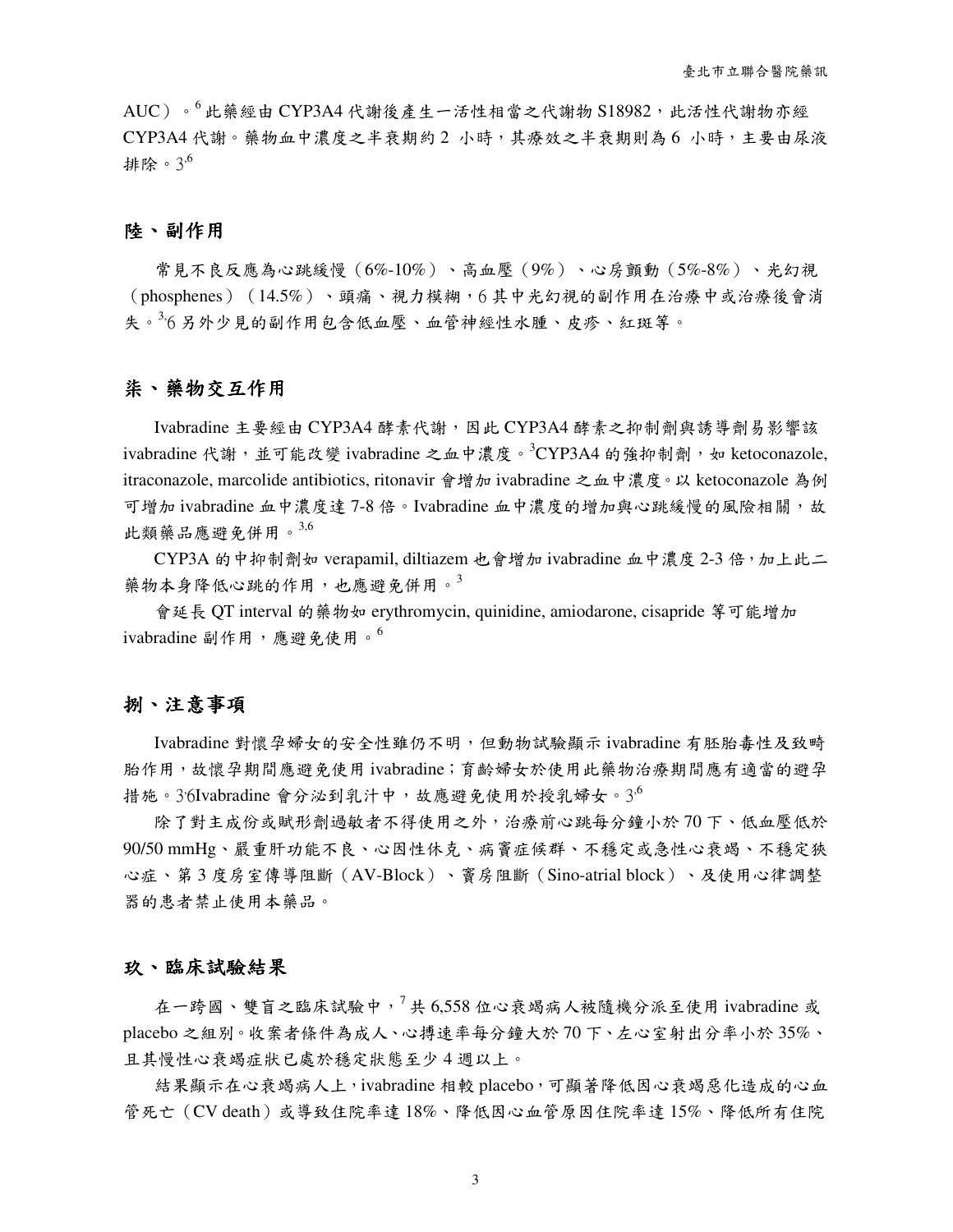率達 11%;但對於心衰竭病人的心血管死亡率(CV mortality)和所有死亡率(All-cause mortality) 的改善與 placebo 相比則沒有明顯差異。

## 拾、結論

心衰竭的用藥長期以來都以 ACEI 和β-blocker 為治療之首選用藥,雖然臨床試驗結果顯 示 ivabradine 對心血管死亡、心衰竭惡化、因心血管原因住院有益處,但並未優於β-blocker。 對於β-blocker 無法耐受或為禁忌症之患者, ivabradine 可用於降低其心搏速率, 也是提供藥 物治療的另一種選擇。

# 拾壹、參考文獻

- 1. Uptodate: Overview of the therapy of heart failure with reduced ejection fraction. Available at http://www.uptodate.com/contents/overview-of-the-therapy-of-heart-failure-with-reduced-eject ion-fraction?source=search\_result&search=chf&selectedTitle=1~150 Accessed on April 2017
- 2. Ponikowski P, Voors AA, Anker SD, et al. 2016 ESC Guidelines for the diagnosis and treatment of acute and chronic heart failure. European Society of Cardiology
- 3. 藥品仿單: 康立來(CORALAN)。新加坡商施維雅股份有限公司台灣分公司
- 4. Package leaflet: Corlentor (ivabradine). Les Laboratoires Servier (France)
- 5. 全民健康保險藥物給付項目及支付標準之藥品給付規定-106 年版 Available at http://www.nhi.gov.tw/Resource/webdata/32003\_2\_全民健康保險藥品給付規定-106 年版 (整份帶走).pdf Accessed on April 2017
- 6. UpToDate: Ivabradine. Available at https://www.uptodate.com/contents/ivabradine-drug-information?source=preview&search=cor alan&anchor=F27857535#F27857535 Accessed on April 2017
	- 7. Swedberg K, Komajda M, Böhm M, et al. Ivabradine and outcomes in chronic heart failure  $(SHIFT)$ : a randomized placebo-controlled study. Lancet (2010); 376, 875-885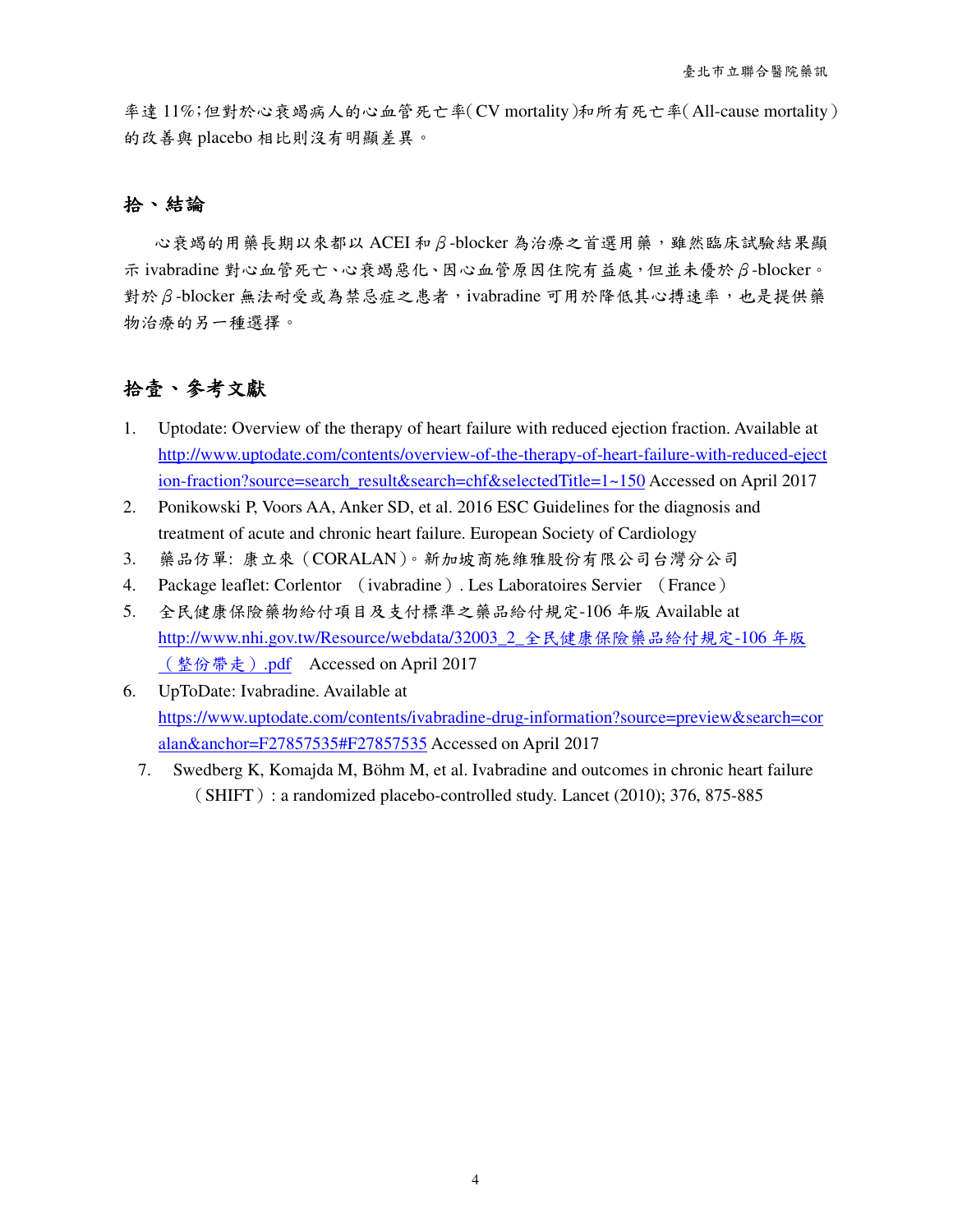# 藥物安全資訊

撰稿: 劉怡君藥師 校稿:官玫秀藥師

### **SGLT2** 抑制劑類藥品可能增加腳趾截肢的潛在風險

### 壹、**SGLT2** 抑制劑藥物介紹

SGLT2 抑 制 劑 藉 由 抑 制 腎 小 管 上 的 鈉 - 葡 萄 糖 共 同 運 輸 蛋 白 ( sodium-glucose co-transporter 2, SGLT2), 降低腎臟回收葡萄糖的能力,讓糖分隨尿液排出體外。因為跟胰島 素運作無關,所以單獨使用此藥,發生低血糖的機較少,也較不會有體重增加的問題。每天 可以從尿液排出最多約 80 公克的葡萄糖,相當於減少了 200~300 大卡的熱量吸收。臨床試驗 發現用藥 6 個月後可以降低糖化血色素約 0.6%,但是長期來說,改善心血管疾病發生和相關 死亡率的效果,還有待進一步的研究。不過,此類藥品也因為尿糖增加而有泌尿道、生殖道 感染風險,以及輕微利尿、脫水的副作用,而且腎功能不好的人也不適用。目前已上市的 SGLT2 抑制劑包括了 empagliflozin (Jardiance), dapagliflozin (Forxiga) 和 canagliflozin (台灣未上 市)。

## 貳、歐洲 **EMA** 於 **2017** 年 **02** 月對 **SGLT2** 抑制劑類藥品可能增加 抑制劑類藥品可能增加腳趾截肢的潛 在風險發布聲明

所有的糖尿病病人,特別是血糖控制不良及合併心血管疾病的病人,是感染和傷口潰瘍 而導致截肢的高風險族群。歐洲藥品管理局(European Medicines Agency, EMA)從臨床試 驗發現,服用含 canagliflozin 成分藥品之患者相較於服用安慰劑者,發生下肢截肢(主要影 響腳趾)的機率較高, 1,2,3 其機轉目前尚不清楚, 但在其他鈉-葡萄糖共同運輸蛋白抑制劑類 藥品(dapagliflozin 及 empagliflozin)目前尚未發現有增加下肢截肢的風險。雖然目前資料 仍有限,但該兩成分藥品亦存在可能相同的風險,所以 EMA 將更新所有 SGLT2 抑制劑類 藥品仿單,以包含上述風險。

#### 一、病人應注意事項

- 1. 糖尿病患者本身發生傷口感染及潰瘍,導致截肢之風險即較高,若出現任何傷口、 膚色變化或足部疼痛等情形,請告知您的醫師。
- 2. 服藥期間請務必經常注意足部變化,並遵從醫師指示,定期做預防性足部護理及 適當補充水分。
- 3. 若有任何疑問請諮詢醫療人員が諮詢醫療人員前自行暫停或改變治療糖尿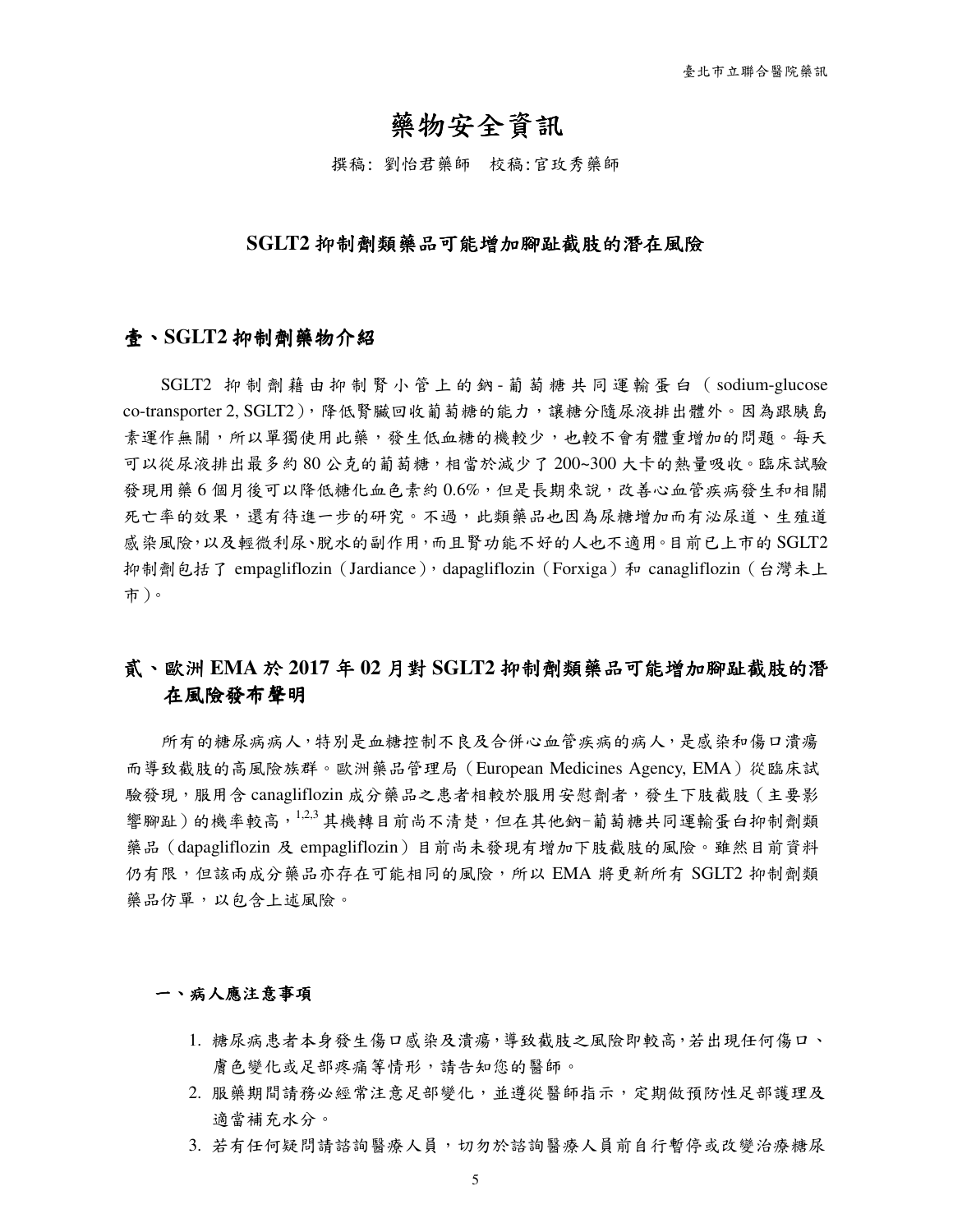病的藥物。若未治療糖尿病,可能導致嚴重的問題,包括:失明、神經及腎臟損 傷與心臟疾病。

### 二、醫療人員應注意事項:

- 1. 含 dapagliflozin 及 empagliflozin 成分藥品目前尚未發現有增加下肢截肢的風險, 但因目前資料仍有限,該兩成分藥品也可能存在相同風險。
- 2. 應告知正在服用 SGLT2 抑制劑類藥品之患者,定期做預防性足部護理的重要 性。

## 參、美國 **FDA** 對 **SGLT2** 發布的警語

美國 FDA 在 2013年3 月核准 canagliflozin 上市,同年11 月歐盟也核准,期間藥物不良 反應的部分有提及骨折風險。2015 年 5 月美國 FDA 發布 SGLT2 抑制劑類藥品可能導致酮酸 中毒。同年九月,發布關於 canagliflozin 的藥物安全警訊,除再次提醒 canagliflozin 可能導致 骨折風險增加,亦強調可能造成骨質密度降低的警語應註記於仿單上。<sup>4</sup>

接著,在 2016 年 5 月時, 美國 FDA 提出 SGLT2 抑制劑有增加腿部截肢風險,並在同年 六月針對 SGLT2 抑制劑中的 canagliflozin 和 dapagliflozin 發布藥物安全警訊, 強調此兩藥物 可能有急性腎損傷 (acute kidney injury, AKI)的風險,並建議修改仿單。

## 肆、我國食品藥物管理署(TFDA)說明

針對 SGLT2 抑制劑可能增加腳趾截肢的潛在風險,有以下說明: 目前台灣尚未核准含 canagliflozin 成分之藥品許可證。但分別已核准含 dapagliflozin 成分及含 empagliflozin 成分之 藥品許可證各 2 張,且尚未刊載下肢截肢相關風險。至於是否更新所有 SGLT2 抑制劑類藥 品之中文仿單以包含下肢截肢相關風險, 目前正評估中。<sup>5</sup>